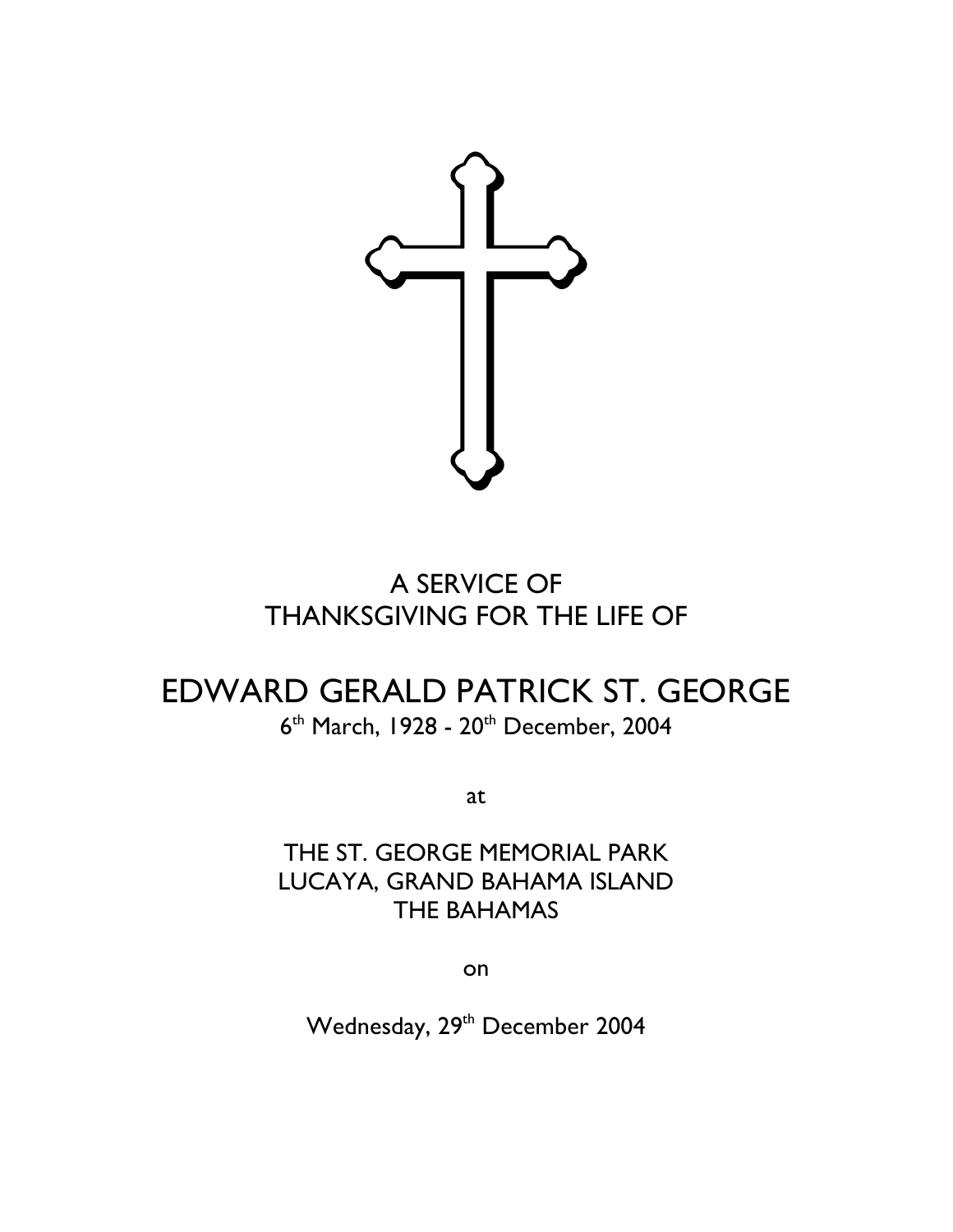PALL BEARERS Port Lucaya Security Officers

# HONOURARY PALL BEARERS

Henry St. George Rick Hayward Alexander Clavel Charles Gillis Antony Clavel Dudley Ward

# **SERVERS**

Cross: Raphael Miller Acolytes: Michael Strachan, Reno Woods Thurifier: Martin Symonette II Boat: Anthony Musgrove Jr.

# ATTENDING CLERGY The Reverend Andrew L. Burrows Jr. The Reverend DeAngelo N. Bowe

CHOIR DIRECTOR Clayton Curtis

# **ORGANIST** Apple Elliott

Interment

The St. George Memorial Park Lucaya, Grand Bahama Island, The Bahamas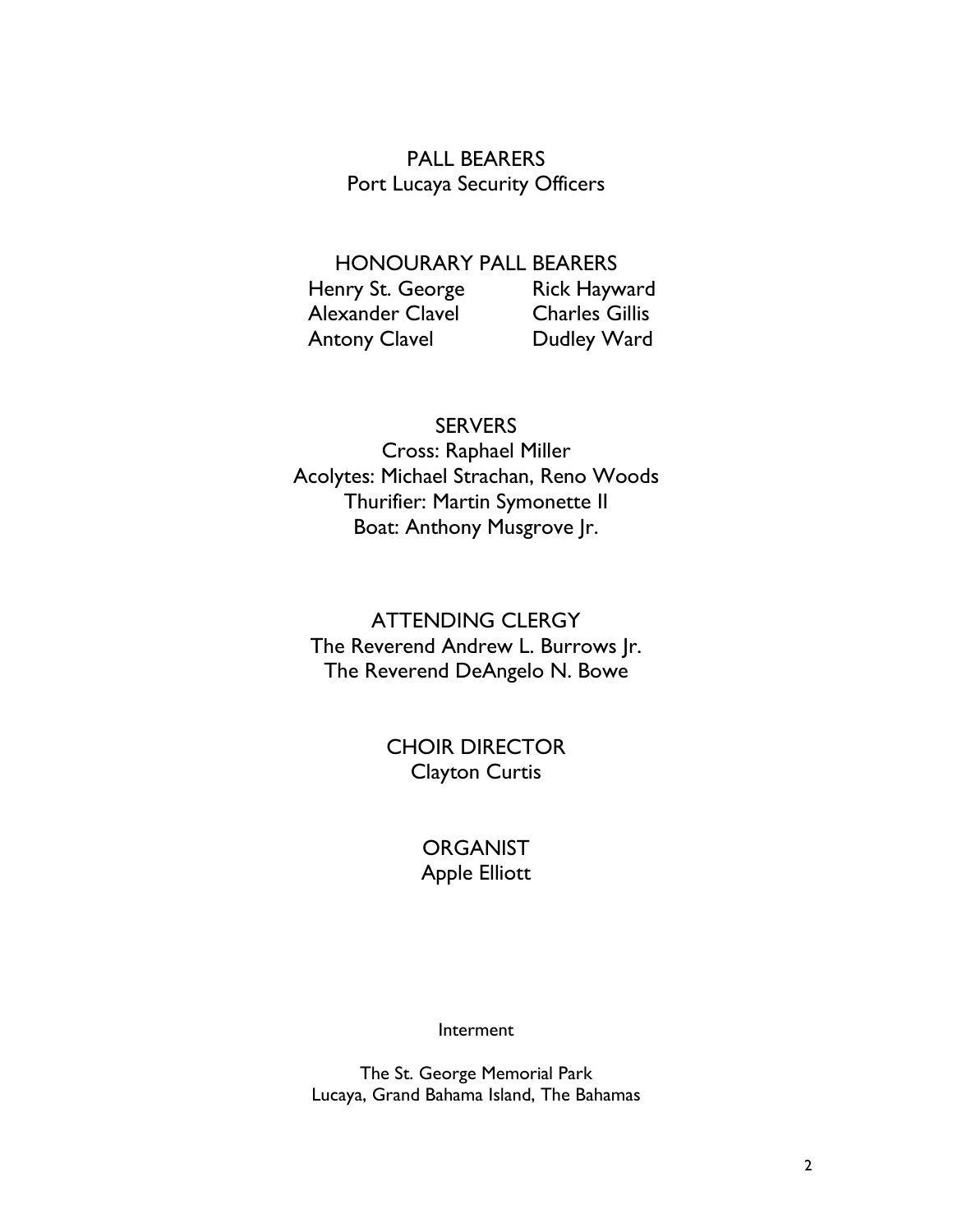# ORDER OF SERVICE

# Prelude

# Reception of the Body

(The immediate family along with the Clergy receive the Body at the Northern end)

#### Monsignor Preston Moss says the following:

**MINISTER:** With faith in Jesus Christ, we receive the Body of our Brother, Edward for burial. Our Brother was washed in Holy Baptism and anointed with the Holy Spirit. Let us therefore with confidence pray to God our Heavenly Father, the Giver of life that He will raise Him to perfection the company of the Saints.

#### ALL: Amen.

- MINISTER: Praise be to God, the Father of our Lord Jesus Christ. The Father of mercies, and the God of all consolation. He comforts us in our afflictions and thus enables us to comfort those who are in trouble, with the same consolation we have received from Him.
- ALL: Blessed be God, the Father of our Lord Jesus Christ.
- MINISTER: I bless the Body of our dear brother, Edward with Holy water that recalls his baptism by which St. Paul writes: All of us who were baptized into Jesus Christ were baptized into His death. By His baptism into His death, we were buried together with Him, so just as Christ was raised from the dead by the glory of the Father, we too might live a new life. For if we have been united with Him by likeness to His death, so shall we be united with Him by likeness to His resurrection.

#### ALL: Amen.

MINISTER: On the day of his baptism, Edward put on Christ. In the day of Christ's coming may he be clothed with glory.

#### ALL: Amen.

#### Alexander Clavel and Antony Clavel place the funeral pall on the casket.

#### Reverend Fr. Reginald Demeritte says:

| <b>MINISTER:</b> | The Lord be with you. |
|------------------|-----------------------|
| ALL:             | And also with you.    |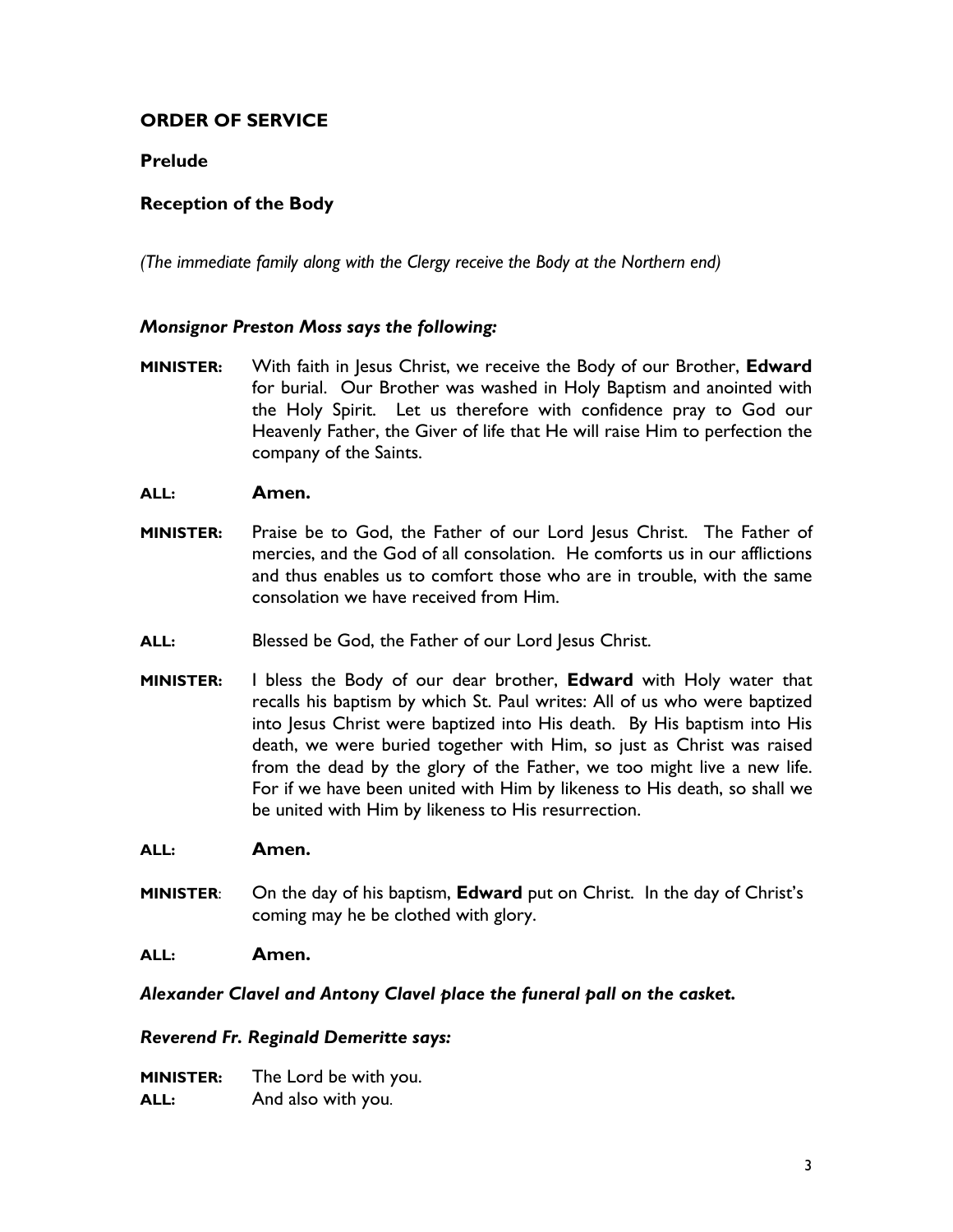#### MINISTER: Let us pray.

O God of grace and glory, we remember before you this day our brother, Edward. We thank you for giving him to us, his family and friends, to know and love as a companion on our earthly pilgrimage. In your boundless compassion, console us who mourn. Give us faith to see in death the gate of eternal life; so that in quiet confidence we may continue our course on earth, until, by your call, we are reunited with those who have gone before; through Jesus Christ our Lord.

#### ALL: Amen.

(The casket is borne to the Southern end as the following sentences are said)

# THE OPENING SENTENCES

#### Canon Harry J. L. Bain says the following:

Jesus said, I am the resurrection, and I am the life; he who believes in me, though he die, yet shall he live, and who ever lives and believes in me shall never die.

The steadfast love of the Lord never ceases. His compassion never fails: every morning they are renewed.

Jesus said, Let not your hearts be troubled: believe in God, believe also in me.

I am sure that neither death, nor life, nor angels, nor principalities, nor powers, nor things present, nor things to come, nor height, nor depth, nor anything else in all creation, will be able to separate us from the love of God in Christ Jesus our Lord.

If we live, we live to the Lord, and if we die, we die to the Lord, so then, whether we live or whether we die, we are the Lord's. For to this end, Christ died and lived again that He might be Lord of both the dead and of the living.

We brought nothing into the world, and we take nothing out. The Lord gives, and the Lord takes away: Blessed be the name of the Lord.

The eternal God is our refuge, and underneath are the everlasting arms.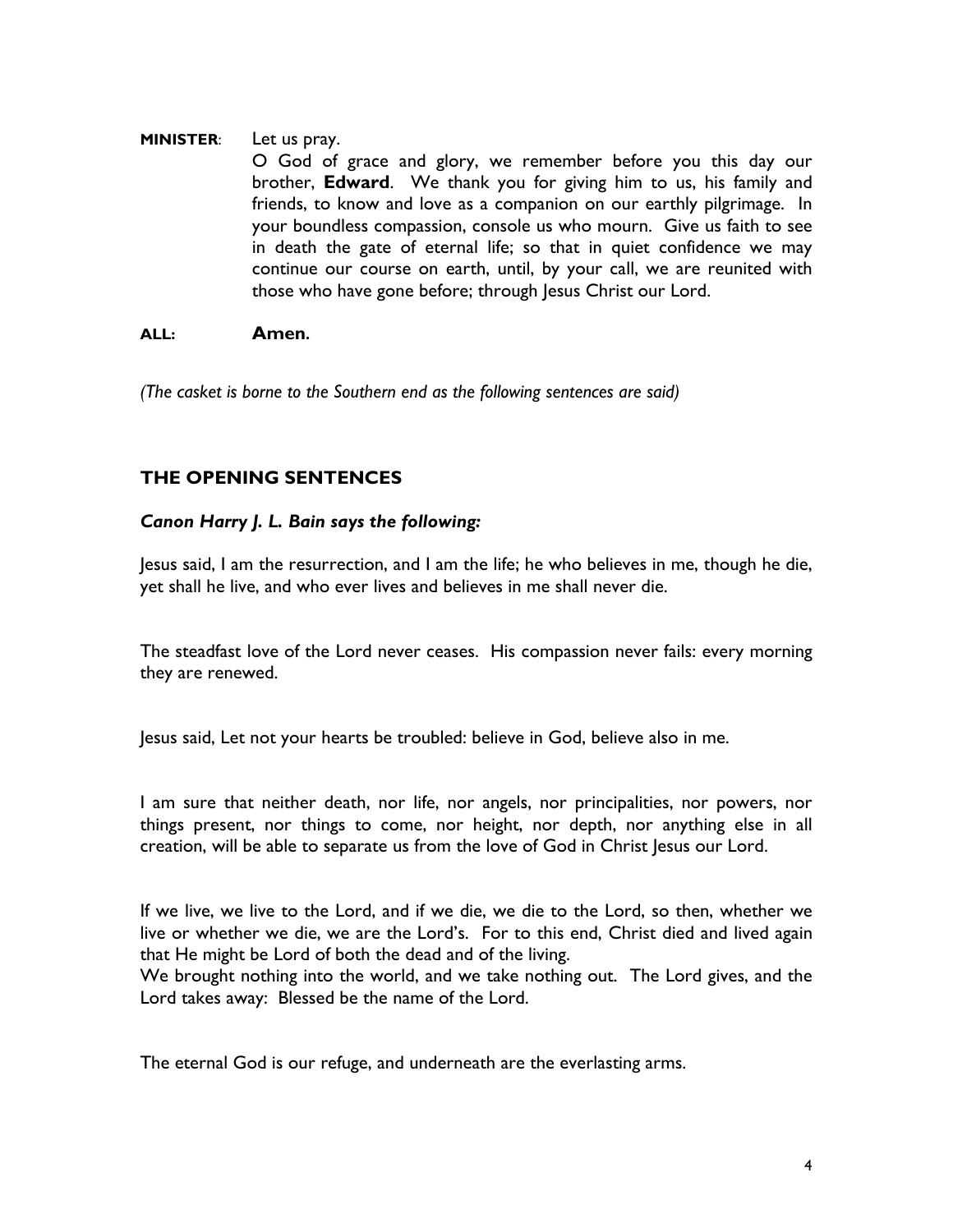# HYMN:………………………………………...………..………THE STRIFE IS O'ER

Latin  $17<sup>th</sup>$  Century Tr Francis-Pott 1832-1909

Alleluia! Alleluia! Alleluia! The strife is o'er, the battle done; Now is the Victor's triumph won; O let the song of praise be sung. Alleluia!

Death's mightiest powers have done their worst And Jesus hath His foes dispersed: Let shouts of praise and joy outburst Alleluia!

On the third mourn He rose again Glorious in majesty to reign O let us swell the joyful strain Alleluia!

# The Lighting of the Paschal Candle

# The Reverend Emmette Weir says the following:

- MINISTER: Alleluia! Christ is risen.
- ALL: The Lord is risen indeed! Alleluia!
- MINISTER: I said to the man who stood at the gate of the year, Give me a light that I may tread safely into the unknown. And he replied, Go out into the darkness and put your hand into the hand of God, that shall be to you better than light and safer than a known way.

# Annabel Rice and Henry Rice light the Paschal Candle to symbolize Christ's victory over death.

Lord by the stripes That wounded Thee From death's dread sting Thy servants free That we may live and sing to Thee. Alleluia!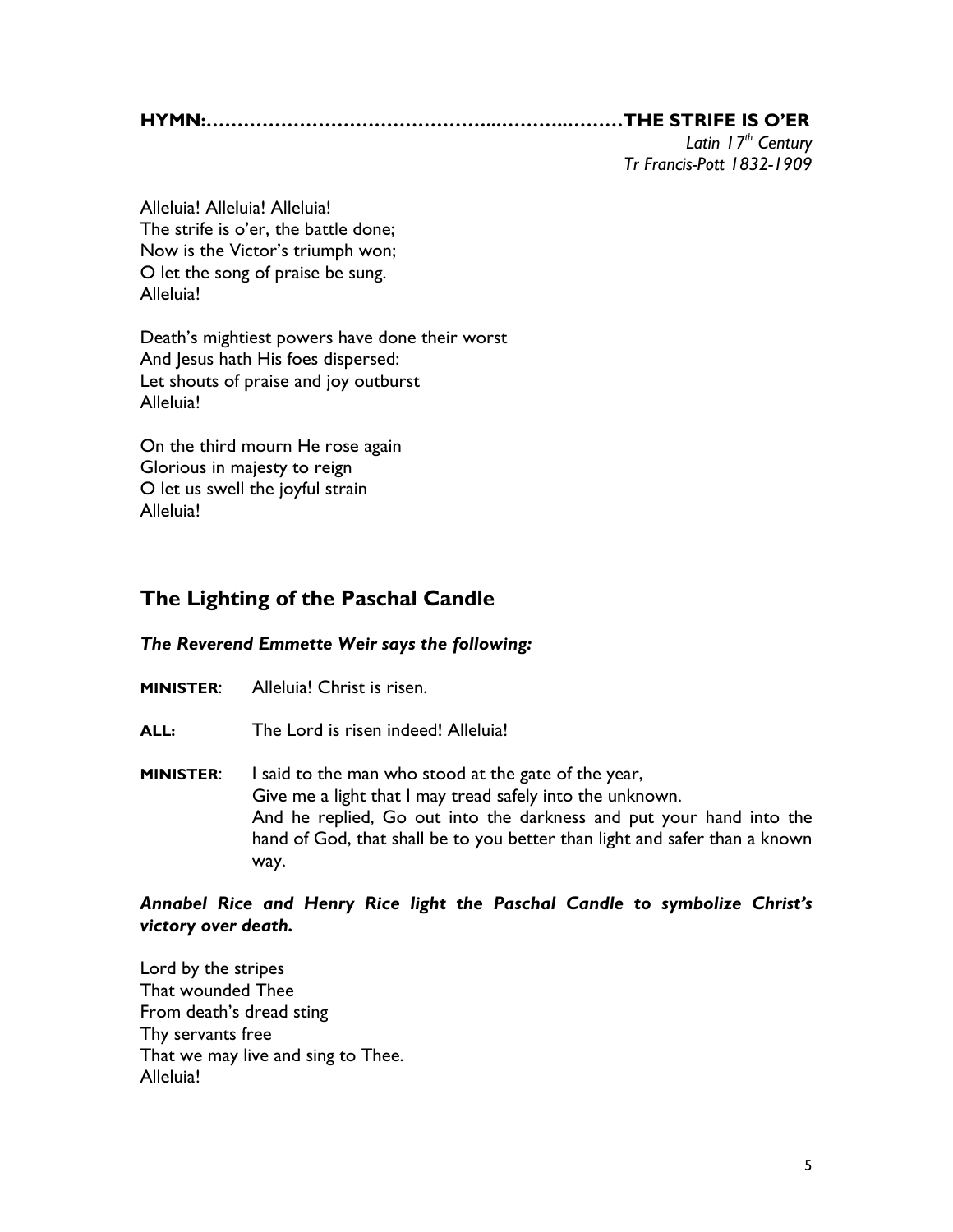# Bishop Ricardo Grant says the following:

# Let us pray.

- **MINISTER:** Almighty God, we remember before you today your servant **Edward** and we pray that, having opened to him the gates of larger life, you will receive him more and more into your joyful service, that, with all who have served you in the past, he may share in the eternal victory of Jesus Christ our Lord; who lives and reigns with you, in the unity of the Holy Spirit, one God, for ever and ever.
- ALL: Amen.

# THE OLD TESTAMENT LESSON.....………………………………Wisdom 3:1-9

# Read by …………....……The Right Honourable Hubert Alexander Ingraham, M.P. Former Prime Minister The Commonwealth of The Bahamas

Reader: A reading from the word of God written in the Book of Wisdom Chapter 3 verses 1-9.

The souls of the righteous are in the hand of God, and there shall no torment touch them. In the sight of the unwise they seemed to die; and their departure is taken for misery, and their going from us to be utter destruction: but they are in peace. For though they be punished in the sight of men, yet is their hope full of immortality. And having been a little chastised, they shall be greatly rewarded: for God proved them, and found them worthy for himself.

As gold in the furnace hath he tried them, and received them as a burnt offering. And in the time of their visitation they shall shine, and run to and fro like sparks among the stubble. They shall judge the nations, and have dominion over the people, and their Lord shall reign for ever. They that put their trust in him shall understand the truth: and such as be faithful in love shall abide with him: for grace and mercy is to his saints, and he hath care for his elect.

Reader: The word of the Lord. ALL: Thanks be to God.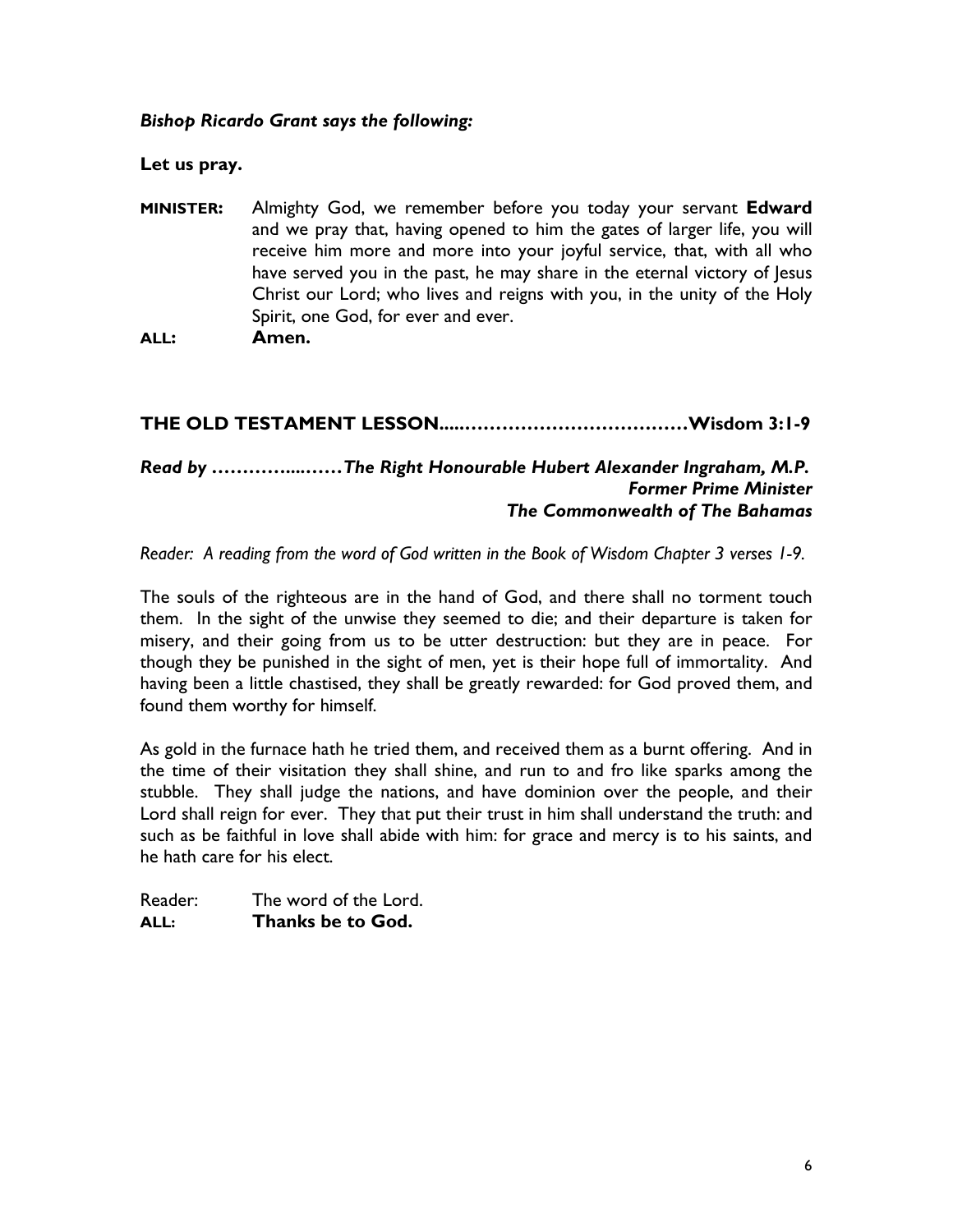# READINGS

# Read by Sarah St. George, Laura St. George, and Katie St. George

Our deepest fear is not that you were inadequate. Our deepest fear is that we are powerful beyond measure. It is our light, not our darkness that frightens us. We ask ourselves. Who am I to be brilliant, gorgeous, talented and famous? Actually who are you not to be? You are a child of God Your playing small doesn't serve the world. There is nothing enlightened about shrinking. So that other people feel insecure around you. We are born to make manifest the glory of God within us. It's not just in some of us – It's in everyone. And as we let our own light shine, we unconsciously Give other people permission to do the same. As we are liberated from our own fear, Our presence automatically liberates others. ~Nelson Mandela

I wish you humour and a twinkle in the eye. I wish you glory and the strength to bear its burden. I wish you sunshine on your path and storms to season your journey. I wish you peace. I wish you faith… More I cannot wish you Except perhaps love To make all the rest worthwhile.

**Success** To laugh often and much; To win the respect of intelligent people And the affection of children; To earn the appreciation of honest critics And endure the betrayal of false friends; To appreciate beauty, To find the best in others; To leave the world a bit better, Whether by a healthy child, A garden patch or a redeemed social condition; To know even one life has breathed easier because you have lived,

This is to have succeeded.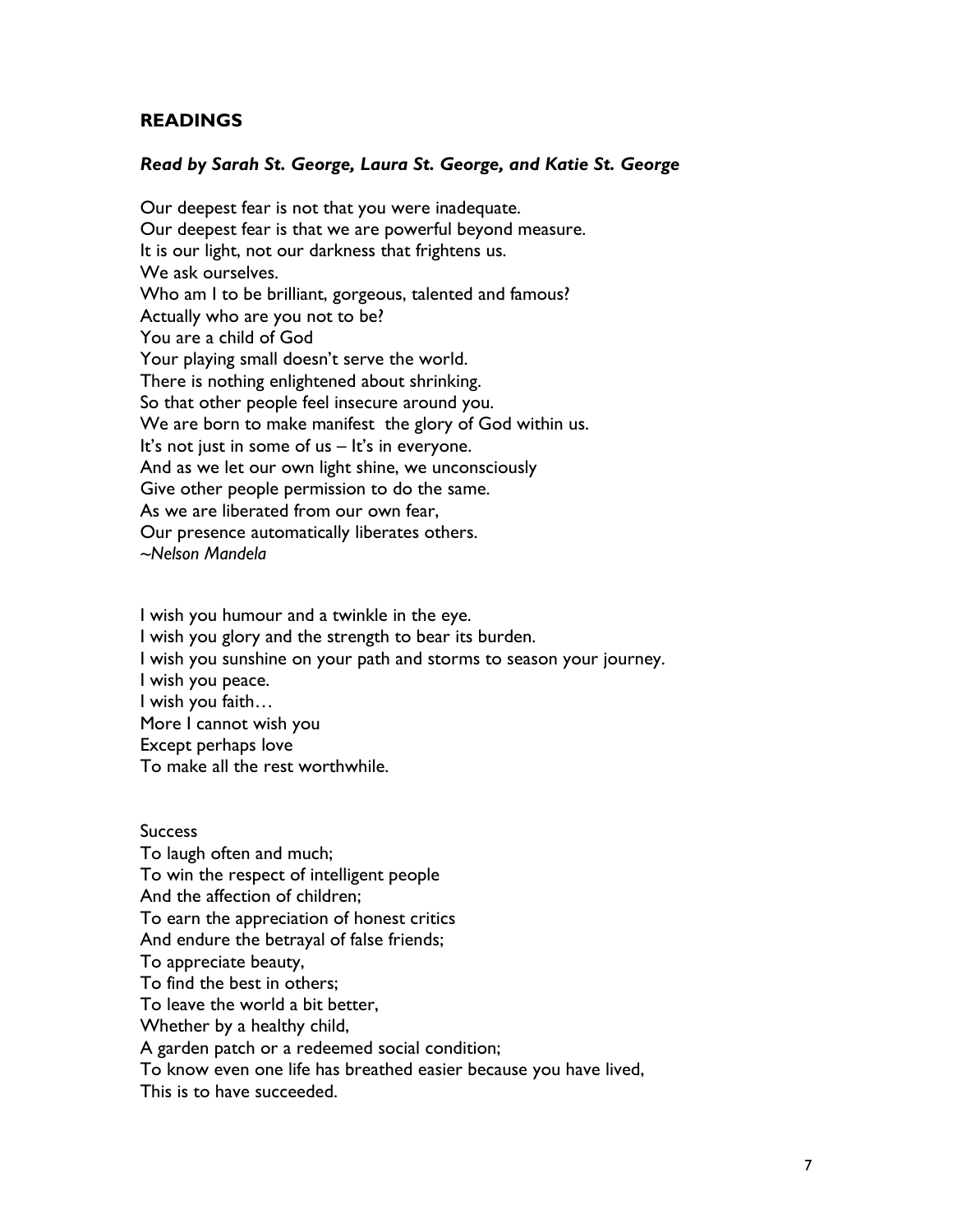ANTHEM………………………………………………..PRAYER OF ST. FRANCIS

St. Francis of Assisi, 1182 -1226; Sebastian Temple, 1928 – 1997

Make me a channel of your peace. Where there is a hatred, Let me bring your love. Where there is injury, your pardon, Lord, And where there's doubt, true faith in you.

Make me a channel of your peace. Where there is despair in life, Let me bring hope. Where there is darkness only light, And where there is sadness ever joy.

O Master, grant that I may never seek So much to be consoled, as to console, To be understood, as to understand, To be loved, as to love, with all my soul.

Make me a channel of your peace. It is in pardoning that we are pardoned, In giving of ourselves that we receive, And in dying that we're born to eternal life.

# THE NEW TESTAMENT LESSON……………………..……Matthew 25: 31-40

Read by…………..………..…The Right Honourable Perry Gladstone Christie, M.P. Prime Minister The Commonwealth of The Bahamas

Reader: A reading from the word of God written in the Gospel of St. Matthew, chapter 25 verses  $31 - 40$ .

When the Son of man shall come in His glory, and all the holy angels with Him, then shall He sit upon the throne of His glory: And before Him shall be gathered all nations: and He shall separate them one from another, as a shepherd divideth his sheep from the goats: And He shall set the sheep on His right hand, but the goats on the left. Then shall the King say unto them on His right hand, Come, Ye blessed of my Father, inherit the kingdom prepared for you from the foundation of the world: For I was an hungred, and ye gave me meat: I was thirsty, and ye gave me drink: I was a stranger, and ye took me in: Naked, and ye clothe me: I was sick, and ye visited me: I was in prison, and ye came unto me. Then shall the righteous answer Him, saying, Lord, when saw we Thee an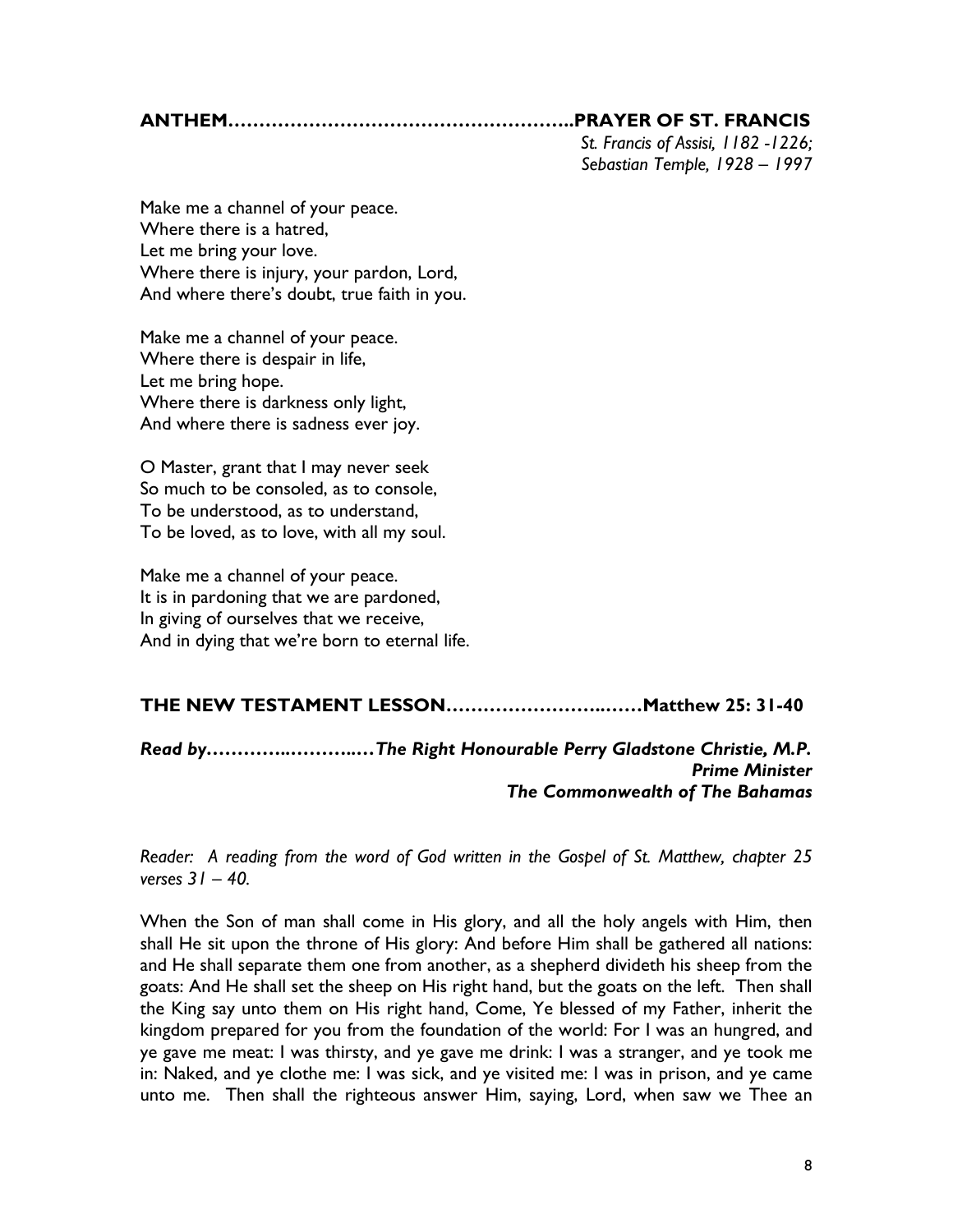hungred, and fed Thee? or thirsty, and gave Thee drink? When saw we Thee a stranger and took Thee in? or naked, and clothe Thee? Or when saw we Thee sick, or in prison, and came unto Thee? And the King shall answer and say unto them, Verily I say unto you, Inasmuch as ye have done it unto one of the least of these my brethren, ye have done it unto me.

Reader: This is the Word of the Lord. ALL: Thanks be to God.

HYMN……………...…………….……..……….Dear Lord and Father of mankind

J. G. Whittier

Dear Lord and Father of mankind, Forgive our foolish ways! Re-clothe us in our rightful mind, In purer lives thy service find, In deeper reverence praise.

In simple trust like theirs who heard, Beside the Syrian sea, The gracious calling of the Lord, Let us, like them, without a word Rise up and follow thee.

O Sabbath rest by Galilee! O calm of hills above, Where Jesus knelt to share with thee The silence of eternity, Interpreted by love!

Drop they still dews of quietness, Till all our strivings cease; Take from our souls the strain and stress, And let our ordered lives confess The beauty of thy peace.

Breathe through the hearts of our desire Thy coolness and thy balm; Let sense be dumb, let flesh retire; Speak through the earthquake, wind, and fire, O still small voice of calm!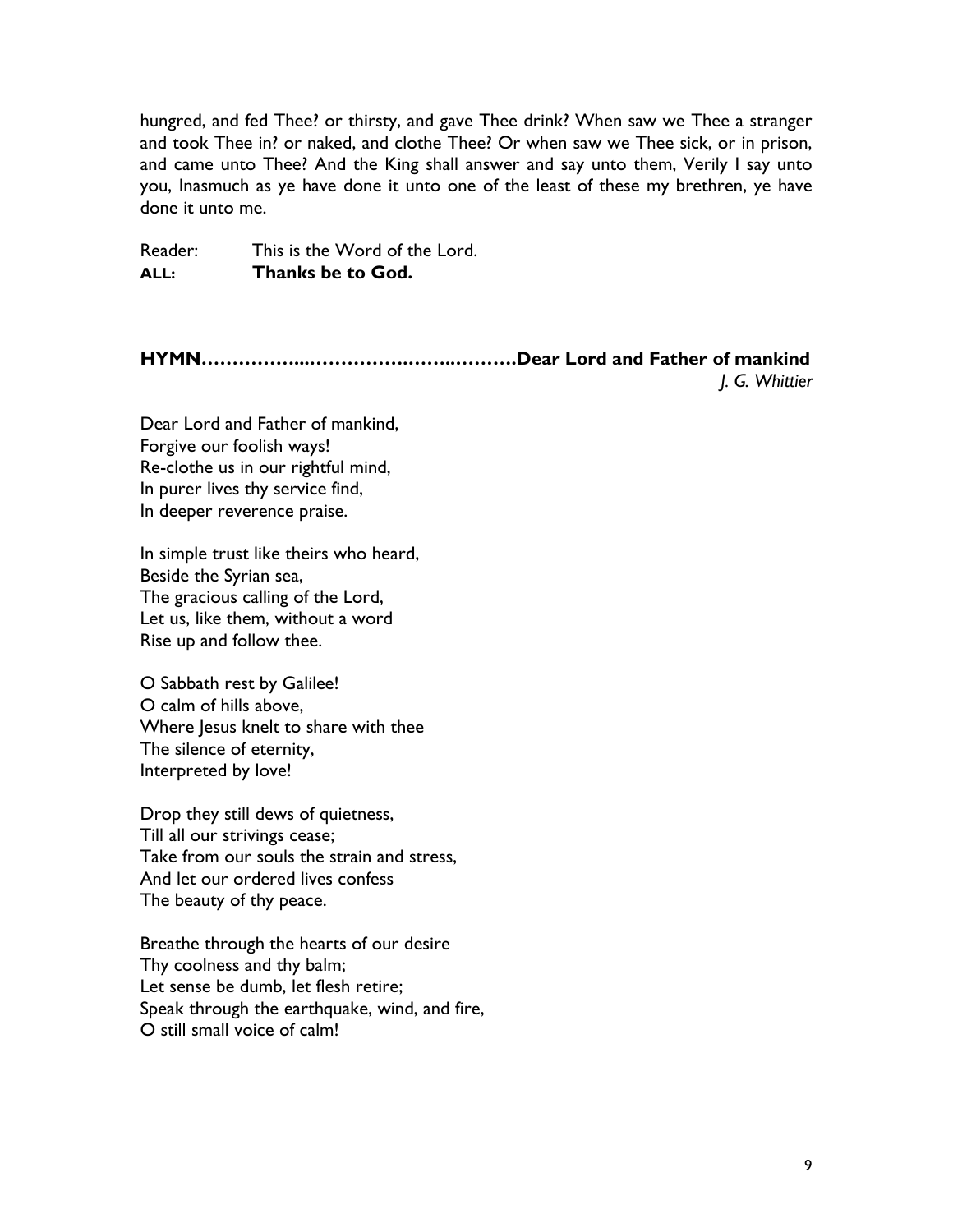READING………………………………………………………………….…………"If"

#### by Rudyard Kipling

# Read by Henry St. George

If you can keep your head when all about you Are losing theirs and blaming it on you; If you can trust yourself when all men doubt you, But make allowance for their doubting too; If you can wait and not be tired of waiting, Or being lied about, don't deal in lies, Or being hated don't give way to hating, And yet don't look too good, nor talk too wise.

If you can dream - and not make dreams your master; If you can think…and not make thoughts your aim; If you can meet with Triumph and Disaster And treat those two Imposters just the same; If you bear to hear the truth you've spoken Twisted by knaves to make a trap for fools, Or watch the things you gave your life to broken, And stoop and build 'em up with worn out tools.

If you can make one heap of all your winnings And risk it on one turn of pitch and toss And lose, and start again at your beginnings And never breathe a word about your loss; If you can force your heart and nerve and sinew To serve your turn long after they are gone, And so hold on when there is nothing in you Except the Will which says to them: "Hold on!"

If you can talk with crowds and keep your virtue Or walk with Kings nor lose the common touch, If neither foes nor loving friends can hurt you, If all men count with you, but none too much; If you can fill the unforgiving minute With sixty seconds' worth of distance run, Yours is the Earth and everything that's in it, And…which is more…you'll be a Man, my son!

| Franck                      |
|-----------------------------|
| <b>By Cleophas Adderley</b> |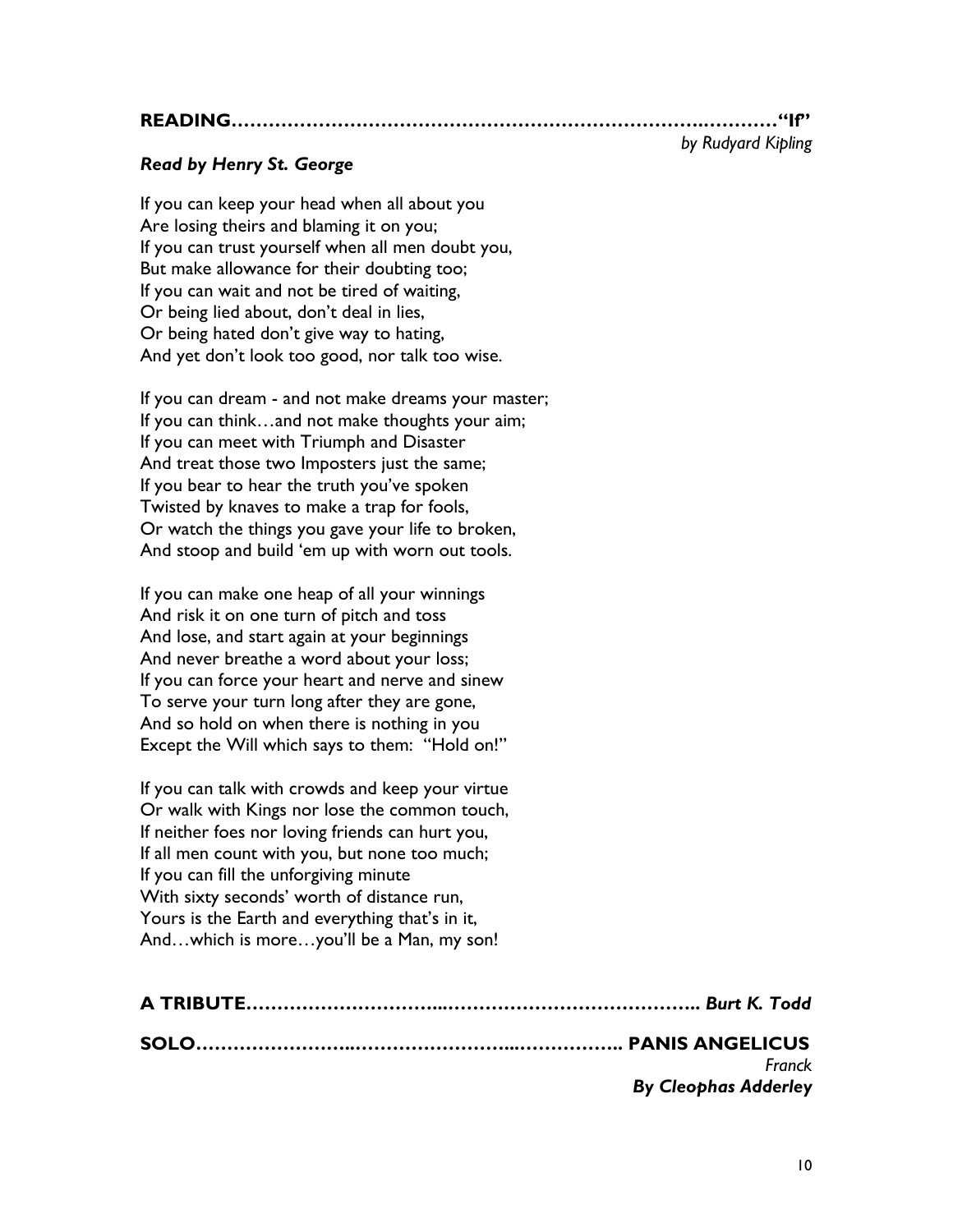A TRIBUTE………………………………..………………………...Sir Albert J. Miller Co-Chairman The Grand Bahama Port Authority, Limited

SOLO………………………….........................………..………….……..AVE MARIA

 Franz Schubert 1797-1828 By Joanne & Lee Callender

THE HOMILY…………………………Venerable Archdeacon Keith N. Cartwright

# The Apostles' Creed

ALL: I believe in God, the Father Almighty, creator of heaven and earth. I believe in Jesus Christ, His only Son, our Lord. He was conceived by the power of the Holy Spirit, and born of the Virgin Mary. He suffered under Pontius Pilate, was crucified, died, and was buried. He descended to the dead. On the third day, He rose again. He ascended into heaven, and is seated at the right hand of the Father. He will come again to judge the living and the dead. I believe in the Holy Spirit, the Holy Catholic Church, the communion of Saints, the forgiveness of sins, the resurrection of the body, and the life everlasting. Amen.

HYMN……………………………………………COME DOWN, O LOVE DIVINE

Bianco da Siena. Tr. R. F. Littledale

Come down, O Love divine, Seek thou this soul of mine, And visit it with thine own ardour glowing; O Comforter, draw near, Within my heart appear, And kindle it, thy holy flame bestowing.

O let it freely burn, Till earthly passions turn To dust and ashes in its heat consuming; And let thy glorious light Shine ever on my sight, And clothe me round, The while my path illuming.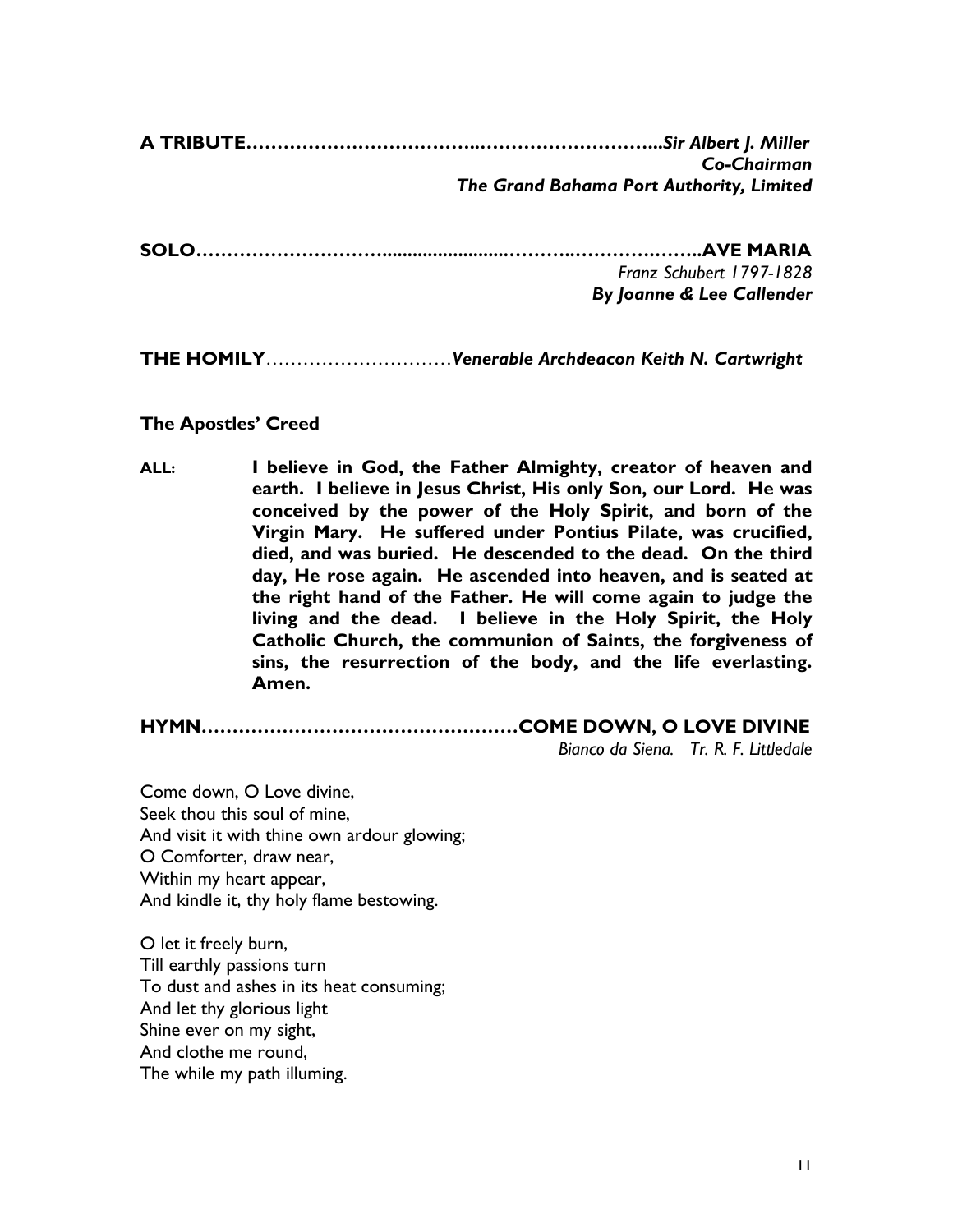Let holy charity Mine outward vesture be, And lowliness become mine inner clothing: True lowliness of heart, Which takes the humbler part, And o'er its own shortcomings weeps with loathing.

And so the yearning strong, With which the soul will long, Shall far outpass the power of human telling; For none can guess its grace, Till he become the place Wherein the Holy Spirit makes his dwelling.

# THE PRAYERS…………..………………………………… Bishop Godfrey Williams

- MINISTER: Almighty God with whom do live the spirits of those who depart hence in the Lord, and with whom the souls of the faithful, after they are delivered from the burden of the flesh, are in joy and felicity: We give thee hearty thanks for the good examples of all those thy servants, who having finished their course in faith, do now rest from their labours. And we beseech thee that we, with all those who are departed in the true faith of thy holy Name, may have our perfect consummation and bliss, both in body and soul, in thy eternal and everlasting glory; through Jesus Christ our Lord.
- ALL: Amen.
- MINISTER: Remember thy servant, O Lord, according to the favour which thou bearest unto thy people; and grant that, increasing in knowledge and love of thee, he may go from strength to strength in the life of perfect service in thy heavenly kingdom; through Jesus Christ our Lord.
- ALL: Amen.

# THE PRAYERS CONTINUED………………………………… Pastor Keith Albury

- MINISTER: We give him back to you dear Lord, who gave him to us. Yet as you do not lose him in giving, so we have not lost him by his return. Not as the world gives do you give. O Lover of souls. What you gave you do not take away: for what is ours is ours always, if we are yours. And life is eternal, and love is immortal, and death is only an horizon, and an horizon is nothing save the limit of our sight.
- ALL: Amen.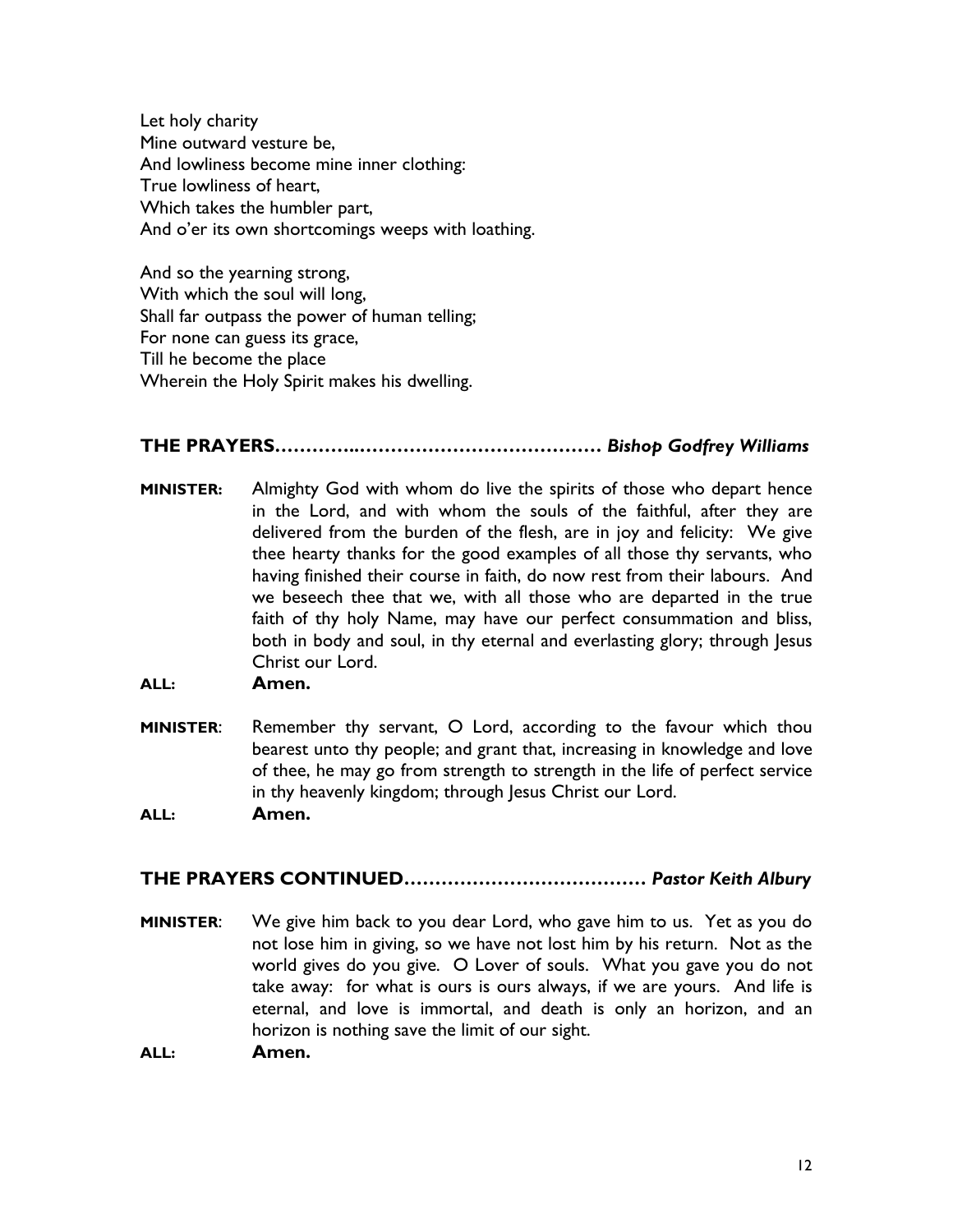- MINISTER: Almighty God, Father of mercies and giver of all comfort: Deal graciously, we pray thee, with all those who mourn, that casting every care in thee, they may know the consolation of thy love; through Jesus Christ our Lord.
- ALL: Amen.

# THE PRAYERS CONTINUED…………...…………….…… Reverend Fred Newchurch

**MINISTER:** We remember before God your servant **Edward**, now gone from this life. His love of life and his marvellous sense of humour. His ability to solve any problem however serious, his fantastic brain, his optimism and enthusiasm for life, his never ending generosity and the thrill it gave him to help others, never seeking any credit, his love and devotion to his wife and family and his dedication to work tirelessly for the betterment of the Bahamian people.

#### ALL: Amen.

MINISTER: O Lord support us all the day long of this troublous life, until the shades lengthen and the evening comes and the busy world us hushed, the fever of life is over and our work is done. Then Lord, in thy mercy grant us safe lodging, a holy rest, and peace at the last; through Jesus Christ our Lord.

ALL: Amen.

# HYMN…….…FOR ALL THE SAINTS WHO FROM THEIR LABOURS REST

Bishop W. Walsham How

For all the Saints who from their labours rest, Who Thee by faith before the world confess'd, Thy Name, O Jesu, be for ever blest. Alleluia!

Thou wast their rock, their fortress, and their might; Thou, Lord, their Captain in the well-fought fight; Thou, in the darkness, still their one true Light. Alleluia!

The golden evening brightens in the west; Soon, soon to faithful warriors comes their rest: Sweet is the calm of Paradise the blest. Alleluia!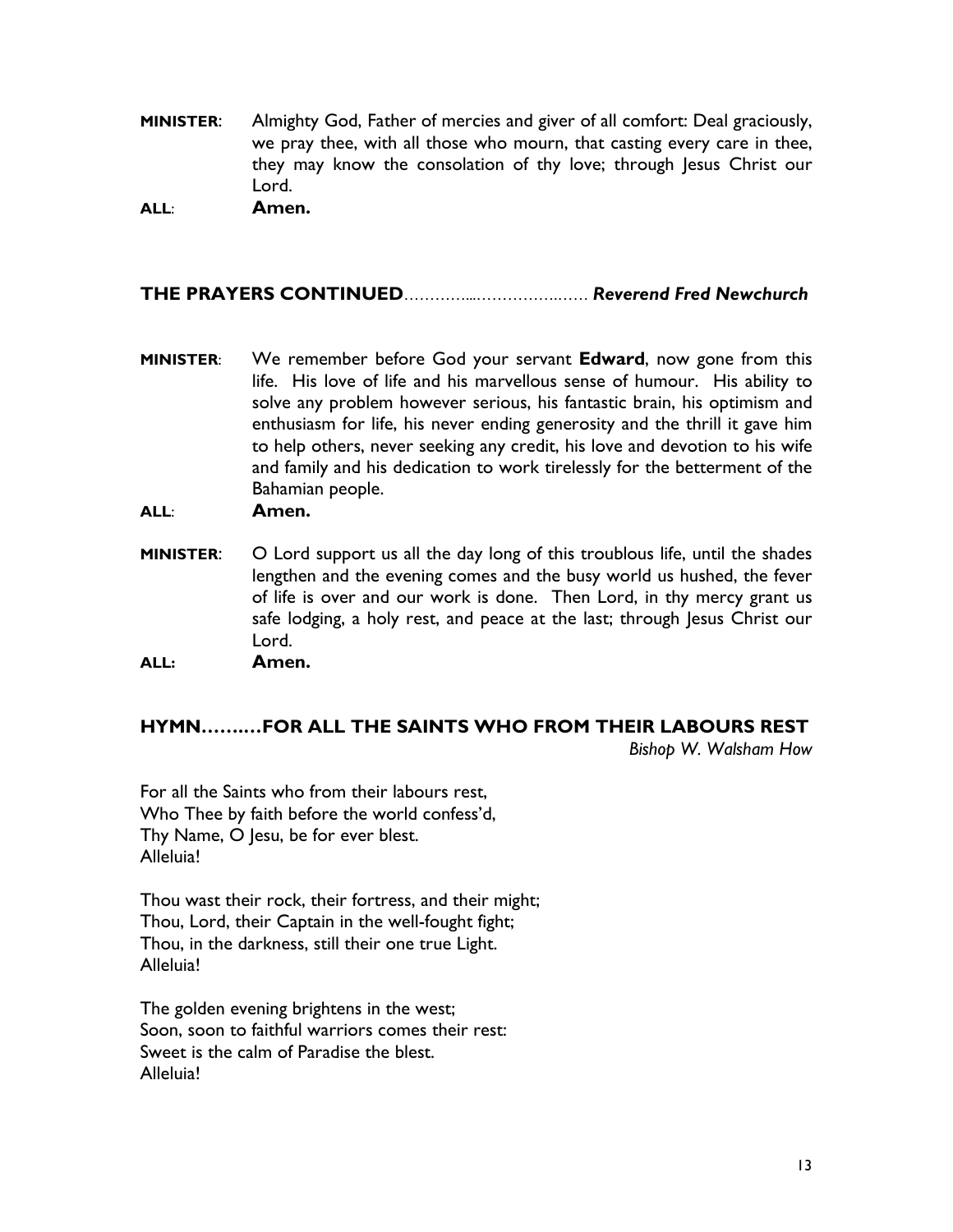But lo, there breaks a yet more glorious day; The Saints triumphant rise in bright array: The King of Glory passes on his way. Alleluia!

From earth's wide bounds, from ocean's farthest coast, Through gates of pearl streams in the countless host, Singing to Father, Son and Holy Ghost. Alleluia!

# THE COMMENDATION………….……….The Most Reverend Drexel W. Gomez

MINISTER: Give rest, O Christ, to your servant with your Saints.

ALL: Where sorrow and pain are no more; neither sighing, but life everlasting.

- MINISTER: You only are immortal, the creator and maker of mankind; and we are mortal, formed of the earth, and to earth shall we return. For so did you ordain when you created me, saying, "You are dust, and to dust you shall return." All of us go down to the dust; yet even at the grace we make our song: Alleluia! Alleluia! Alleluia!
- ALL: Give rest, O Christ, to your servant with your Saints, where sorrow and pain are no more, neither signing, but life everlasting.
- **MINISTER:** Let us commend our brother **Edward** to the mercy of God our Maker and Redeemer. Deliver your servant, Edward, O Sovereign Lord Christ, from all evil, and set him free from every bond, that he may rest with all your saints in the eternal inhabitations; where with the Father and the Holy Spirit you live and reign, one God for ever and ever.
- ALL: Amen.

| <b>MINISTER:</b> | Lord have mercy.   |
|------------------|--------------------|
| ALL:             | Christ have mercy. |
| <b>MINISTER:</b> | Lord have mercy.   |

ALL: Our Father who art in heaven hallowed be thy name, thy kingdom come, thy will be done, on earth as it is in heaven. Give us this day our daily bread. Forgive us our trespasses as we forgive those who trespasses against us. And lead us not into temptation but deliver us from all evil. For thine is the Kingdom the power, and the glory, for ever and ever. Amen.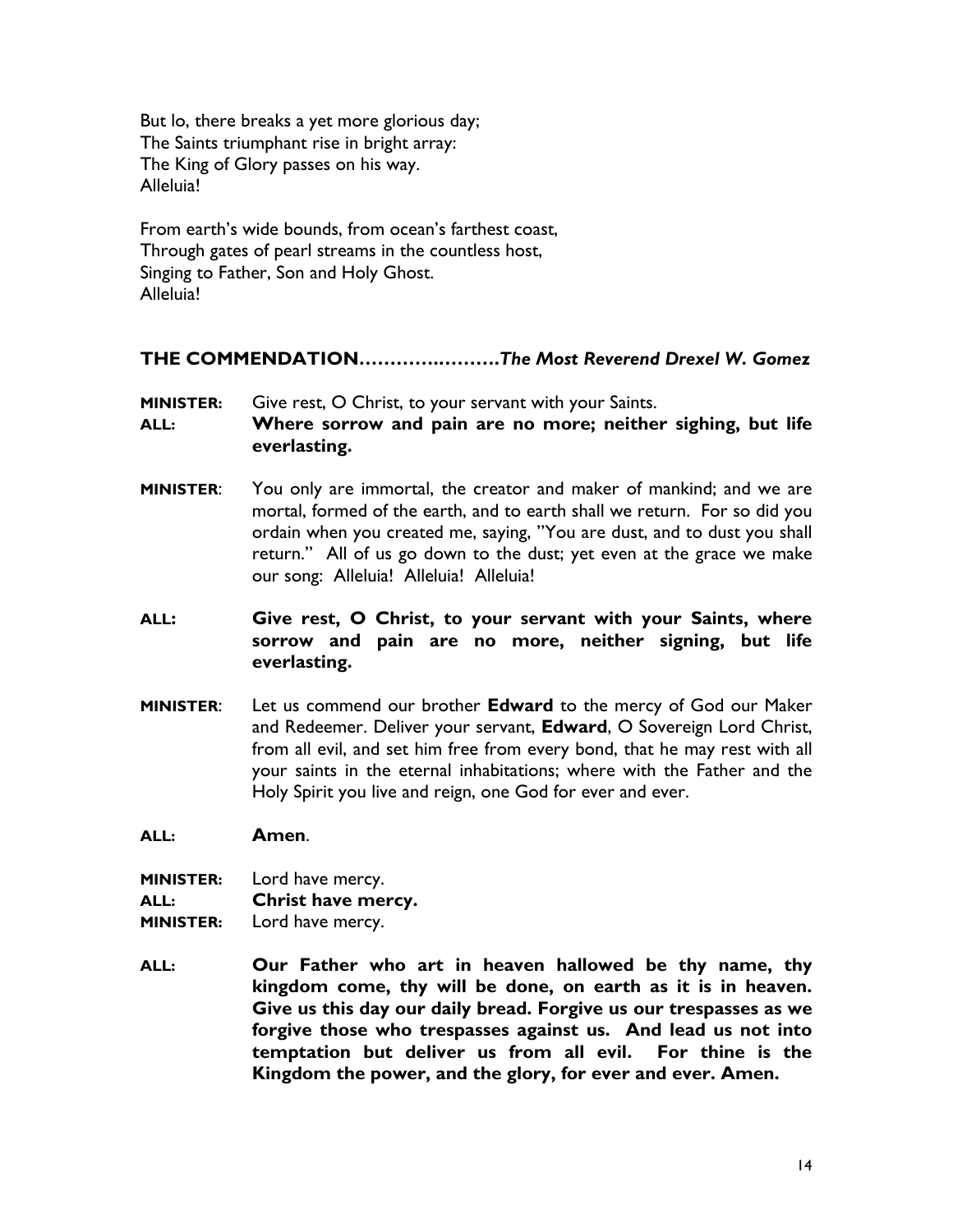MINISTER: Into your hands, O merciful Saviour, we commend your servant Edward. Acknowledge. We humbly beseech you, a sheep of your own fold, a lamb of your own flock, a sinner of your own redeeming. Receive him into the arms of your mercy, in the blessed rest of everlasting peace, and into the glorious company of the Saints in light. ALL: Amen. **MINISTER:** May he rest in peace. ALL: Amen. **MINISTER:** May his soul and the souls of the faithful departed through the mercy of God rest in peace. ALL: Amen. **MINISTER:** Let us go forth in the name of Christ. ALL: Thanks be to God.

# THE HALLELUJAH CHORUS

George Frederic Handel 1685-1759

# THE NATIONAL ANTHEM

RECESSIONAL HYMN……………………...……WHEN PEACE LIKE A RIVER

Text: Horatio G. Spafford Music: Philip P. Bliss

When peace, like a river, attendeth my way When sorrows, like sea billows, roll; Whatever my lot, Thou hast taught me to say, "It is well, it is well with my soul."

#### CHORUS:

It is well…..with my soul… It is well, it is well with my soul.

Though Satan should buffet, though trials should come, Let this blest assurance control, That Christ hath regarded my helpless estate, And hath shed His own blood for my soul.

My sin – Oh the bless of this glorious thought My sin – not in part, but the whole, Is nail'd to His Cross, and I bear it no more; Praise the Lord, praise the Lord, O my soul!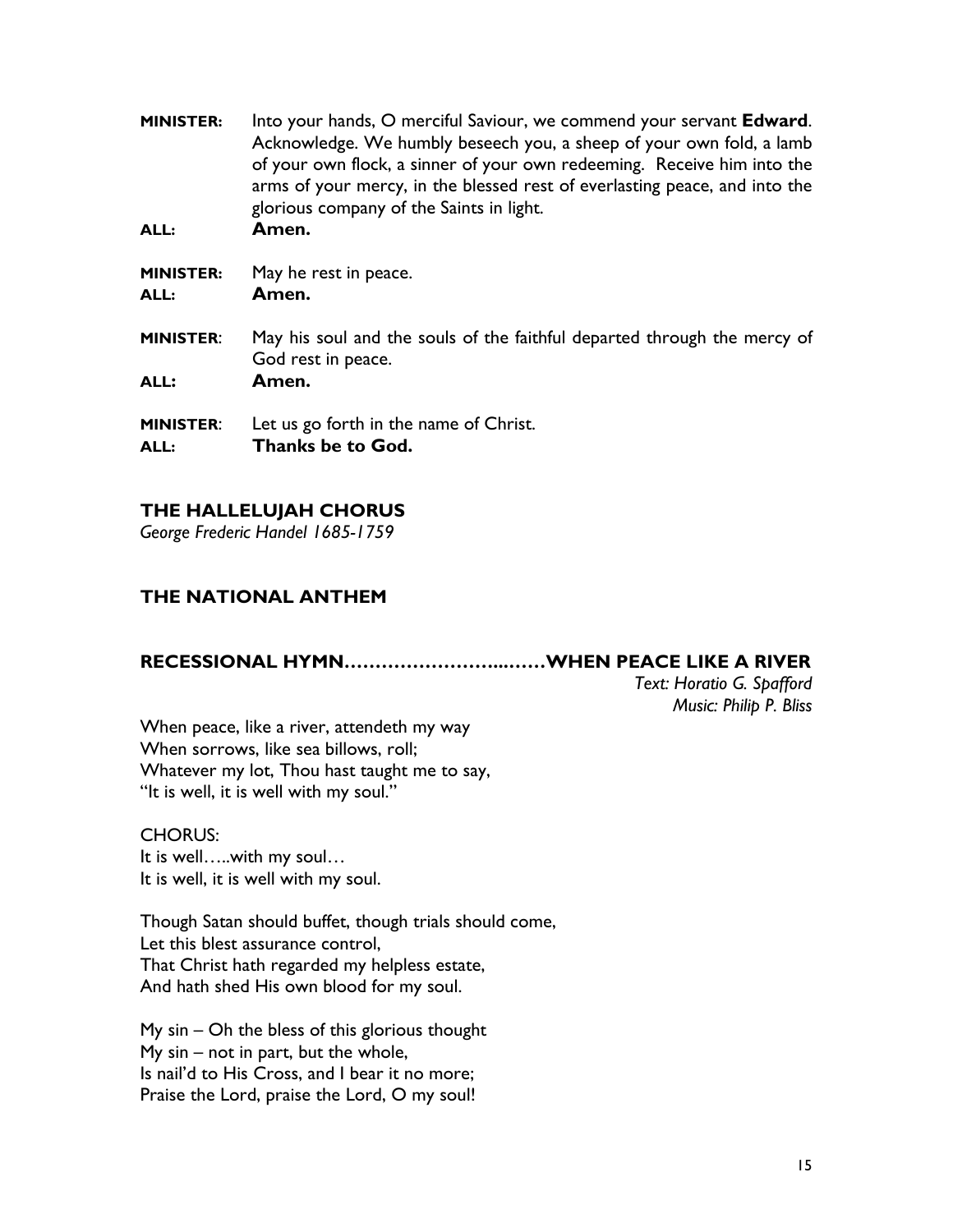And Lord, haste the day when the faithful shall be sight, The clouds be rolled back as a scroll, The trump shall resound and the Lord shall descend Even so it is well with my soul.

# THE CLOSING SENTENCES………..….…The Reverend Canon Harry J. L. Bain

(As the Body is borne to its resting place, these sentences are said)

**MINISTER:** Christ is risen from the dead, trampling down death by death, and giving life to those in the tomb.

> The Sun of Righteousness is gloriously risen, giving light to those who sat in darkness and in the shadow of death.

> The Lord will guide our feet into the way of peace, having taken away the sin of the world.

> Christ will open the kingdom of heaven to all who believe in His Name, saying, Come, O blessed of my Father; inherit the kingdom prepared for you.

> Into paradise may the angels lead you. At your coming may the Martyrs receive you, and being you into the Holy city, Jerusalem.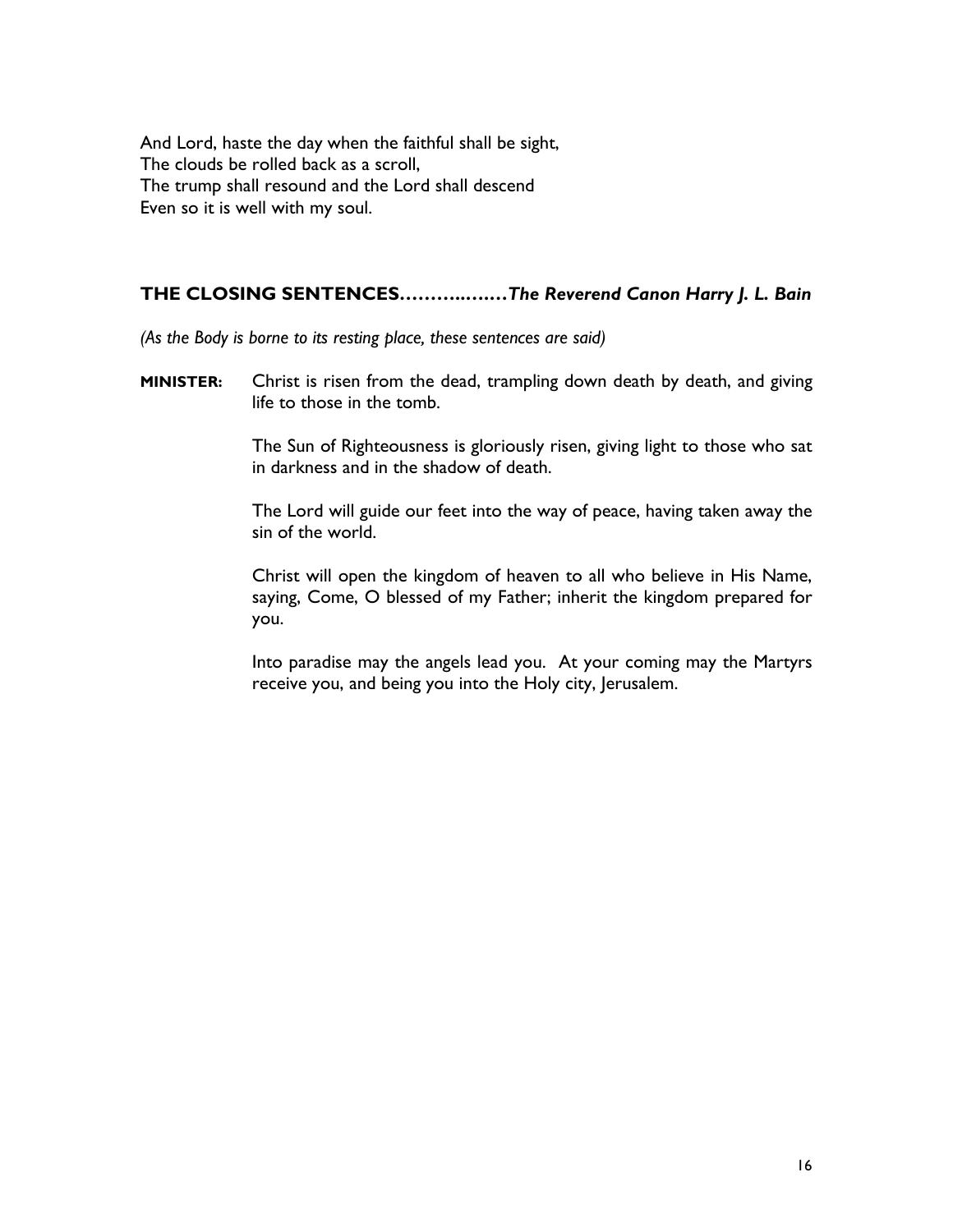# THE GRAVESIDE

# HYMN……………………….………….…………...…..THE DAY THOU GAVEST

John Ellerton 1826-1893

THE day Thou gavest, Lord, is ended, The darkness falls at Thy behest; To Thee our morning hymns ascended, Thy praise shall sanctify our rest.

We than Thee that Thy Church unsleeping, While earth rolls onward into light, Through all the world her watch is keeping, And rests not now by day or night.

As o'er each continent and island The dawn leads on another day, The voice of prayer is never silent, Nor dies the strain of praise away.

The sun that bids us rest is waking Our brethren 'neath the western sky, And hour by hour fresh lips are making Thy wondrous doings heard on high.

So be it, Lord' Thy Throne shall never, Like earth's proud empires, pass away; Thy Kingdom stands, and grows for ever, Till all Thy creatures own Thy sway.

# THE COMMITTAL

#### Monsignor Preston Moss shall say:

- MINISTER: O God, whose blessed Son was laid in a sepulchre in the garden: Bless, we pray, this grave, and grant that he whose body is to be buried here may dwell in Christ in paradise, and may come to your heavenly kingdom; through your Son Jesus Christ our Lord. Amen.
- MINISTER: Everyone the Father gives to me will come to me; I will never turn away anyone who believes in me.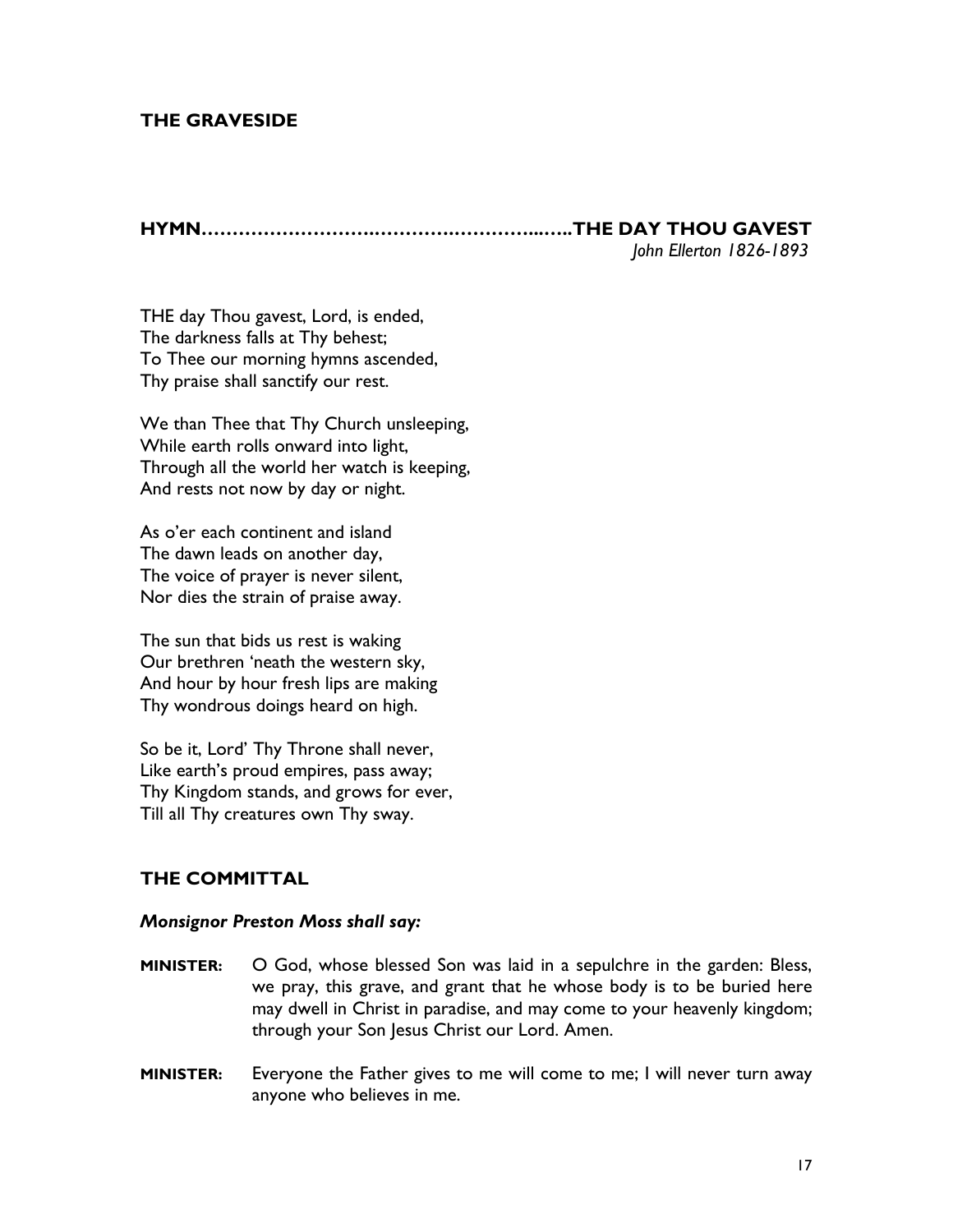He who raised Jesus Christ from the dead will also give new life to our mortal bodies through His indwelling Spirit.

My heart, therefore, is glad, and my spirit rejoices; my body also shall rest in hope.

You will show me the path of life; in your presence there is fullness of joy, and in your right hand are pleasures for evermore.

#### The Venerable Archdeacon Keith N. Cartwright shall say:

MINISTER: I heard a voice from heaven, saying, "Write this: "Happy are the dead who die in the faith of Christ! Henceforth," says the Spirit, "they may rest from their labours; for they take with them the record of their deeds."

> Man born of a woman has but a short time to live. Like a flower he blossoms and then withers; like a shadow he flees and never stays.

> In the midst of life we are in death; to whom can we turn for help, but to you, Lord, who are justly angered by our sins?

> Lord God, holy mighty, holy and immortal, holy and most merciful Saviour, deliver us from the bitter pains of eternal death.

You know the secrets of our hearts: In your mercy hear our prayer, forgive us our sins, and at our last hour let us not fall away from you.

MINISTER: In sure and certain hope of resurrection to eternal life through our Lord Jesus Christ, we commend to Almighty God our Brother Edward and we commit his body to the ground; earth to earth, ashes to ashes, dust to dust. And we beseech you in your infinite goodness to give us grace to live in your dear love and to die in your favour that when your wellbeloved Son shall come again in judgement both this our Brother Edward and we ourselves may be found acceptable in your sight. Grant this for the sake of your Son Jesus Christ our Lord. Amen.

| MINISTER: | The Lord be with you. |
|-----------|-----------------------|
| ALL:      | And also with you.    |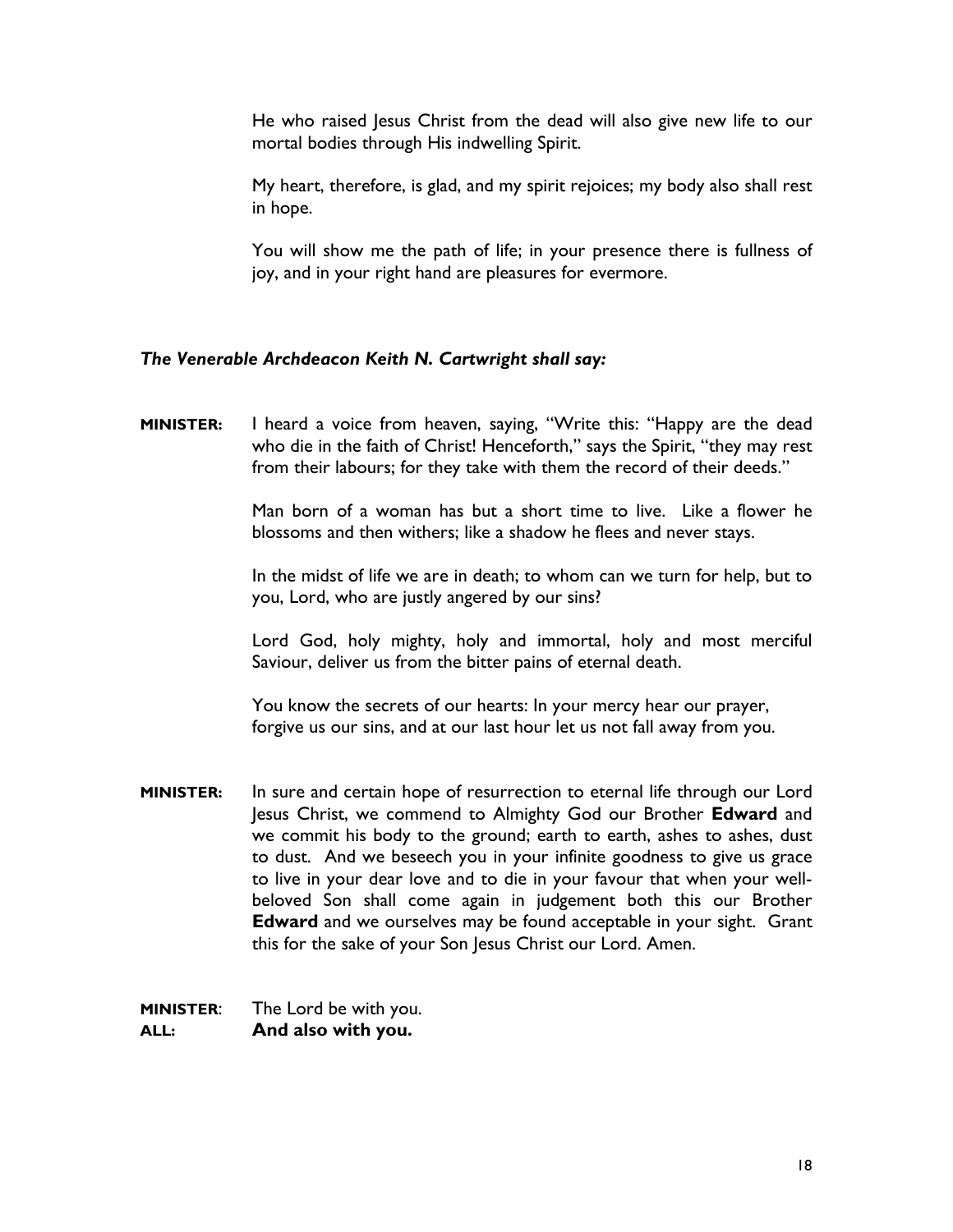#### MINISTER: Let us pray.

Almighty God, with whom still live the spirits of those who die in the Lord, and with whom the souls of the faithful are in joy and felicity; we give you heartfelt thanks for the good examples of all your servants, who, having finished their course in faith, now find rest and refreshment. May we, with all who have died in the true faith of your holy Name, have perfect fulfillment and bliss in your eternal and everlasting glory; through Jesus Christ our Lord.

#### ALL: Amen.

MINISTER: Merciful God, Father of our Lord Jesus Christ who is the Resurrection and the life: Receive that blessing which your well-beloved Son shall then pronounce: "Come, you blessed of my Father, received the kingdom prepared for you from the beginning of the world." Grant this, O merciful Father, through Jesus Christ, our Mediator and Redeemer. ALL: Amen.

#### The Most Reverend Drexel W. Gomez shall say:

MINISTER: Grant, O Lord, to all who are bereaved the Spirit of faith and courage, that they may have strength to meet the days to come with steadfastness and patience; not sorrowing as those without hope, but in thankful remembrance of your great goodness, and in the joyful expectations of eternal life with those they love. And this we ask in the Name of Jesus Christ our Lord.

#### ALL: Amen.

MINISTER: Grant, O Lord, to all those who are bearing pain, your spirit of healing, your spirit of peace and hope, of courage and endurance. Cast out from them the spirit of anxiety and fear: and give them complete confidence and trust in you, that in your light they may see light: through Jesus Christ our Saviour.

#### ALL: Amen.

#### The Venerable Archdeacon Keith N. Cartwright shall say:

MINISTER: Rest eternal grant to him, O Lord: ALL: And let light perpetual shine upon him. MINISTER: May he and all the faithful departed, through the mercy of God, rest in peace. ALL: Amen.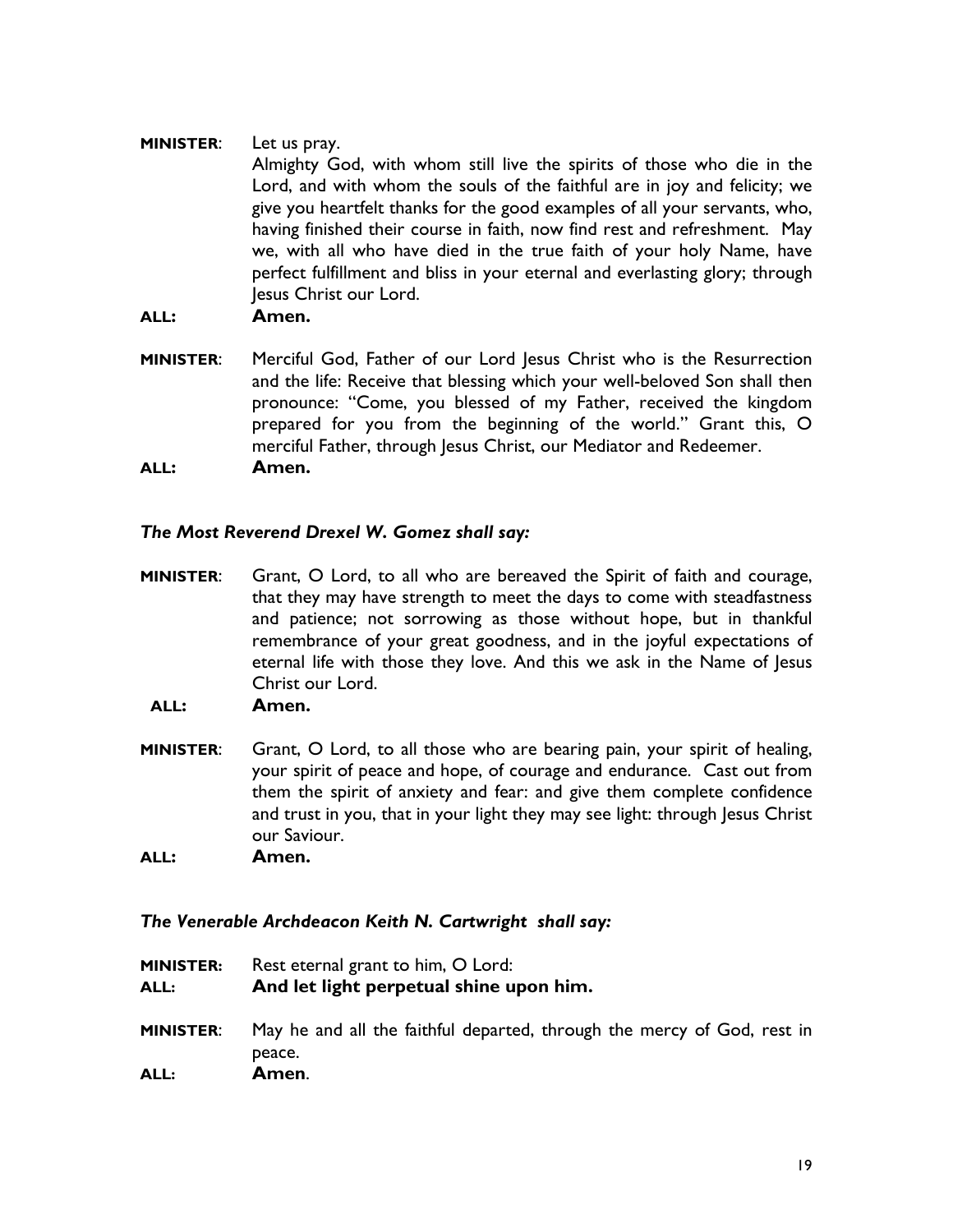**MINISTER:** The Lord bless him and keep him, the Lord make His face to shine upon him and be gracious to him the Lord lift up His countenance upon him and give him peace.

MINISTER: Alleluia, Christ is risen. ALL: The Lord is risen indeed. Alleluia! MINISTER: Let us go forth in the name of Christ. ALL: Thanks be to God.

CHOIR…………....………….…………………………...…..GOD BE IN MY HEAD

Pynson's House - 1514

God be in my head, And in my understanding; God be in my eyes, And in my looking; God be in my mouth, And in my speaking; God be in my heart, And in my thinking; God be at my end, And at my departing.

# THE LAST POST

HYMN……………………….……………………..…………...…..ABIDE WITH ME

H. F. Lyte

Abide with me; fast falls the eventide, The darkness deepens; Lord, with me abide; When other helpers fail, and comforts flee, Help of the helpless, O abide with me.

Swift to its close ebbs out life's little day; Earth's joys grow dim, its glories pass away; Change and decay in all around I see; O Thou, Who changest not, abide with me.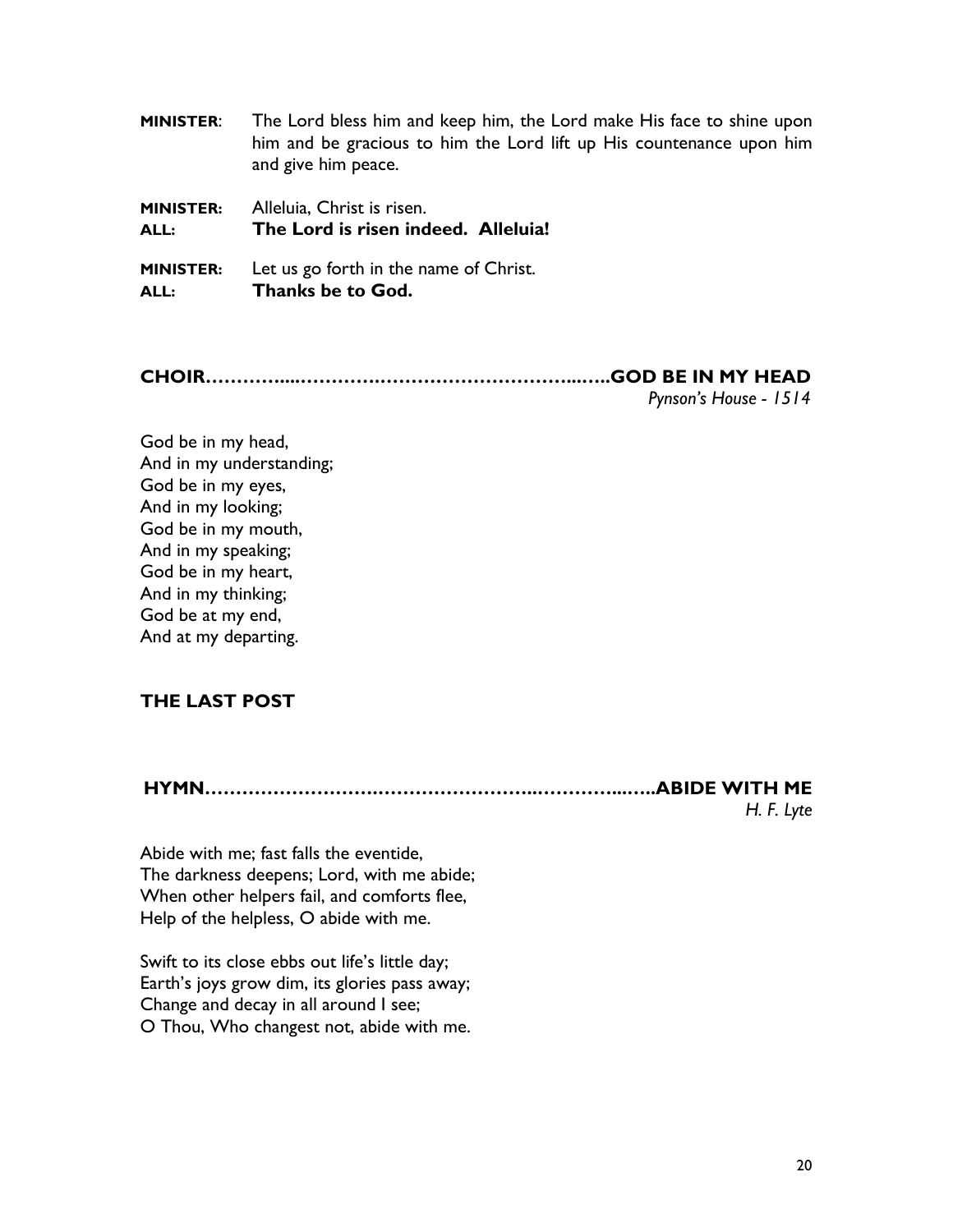I need Thy Presence every passing hour; What but Thy grace can foil the tempter's power? Who like Thyself my guide an stay can be? Through cloud and sunshine, Lord, abide with me.

I fear no foe with Thee at hand to bless; Ills have no weight, and tears no bitterness; Where is death's sting? Where, grave, thy victory? I triumph still, if Thou abide with me.

Hold Thou Thy Cross before my closing eyes; Shine through the gloom, and point me to the skies; Heaven's morning breaks, and earth's vain shadows flee; In life, in death; O Lord, abide with me.

# NUNC DIMITIS

Lord, now lettest thou thy servant depart in peace, According to thy word: For mine eyes have seen thy salvation, Which thou hast prepared before the face of all people; To be a light to lighten the Gentiles, And the glory of thy people Israel.

Rest eternal grant unto his soul O Lord, And let light perpetual shine upon him.